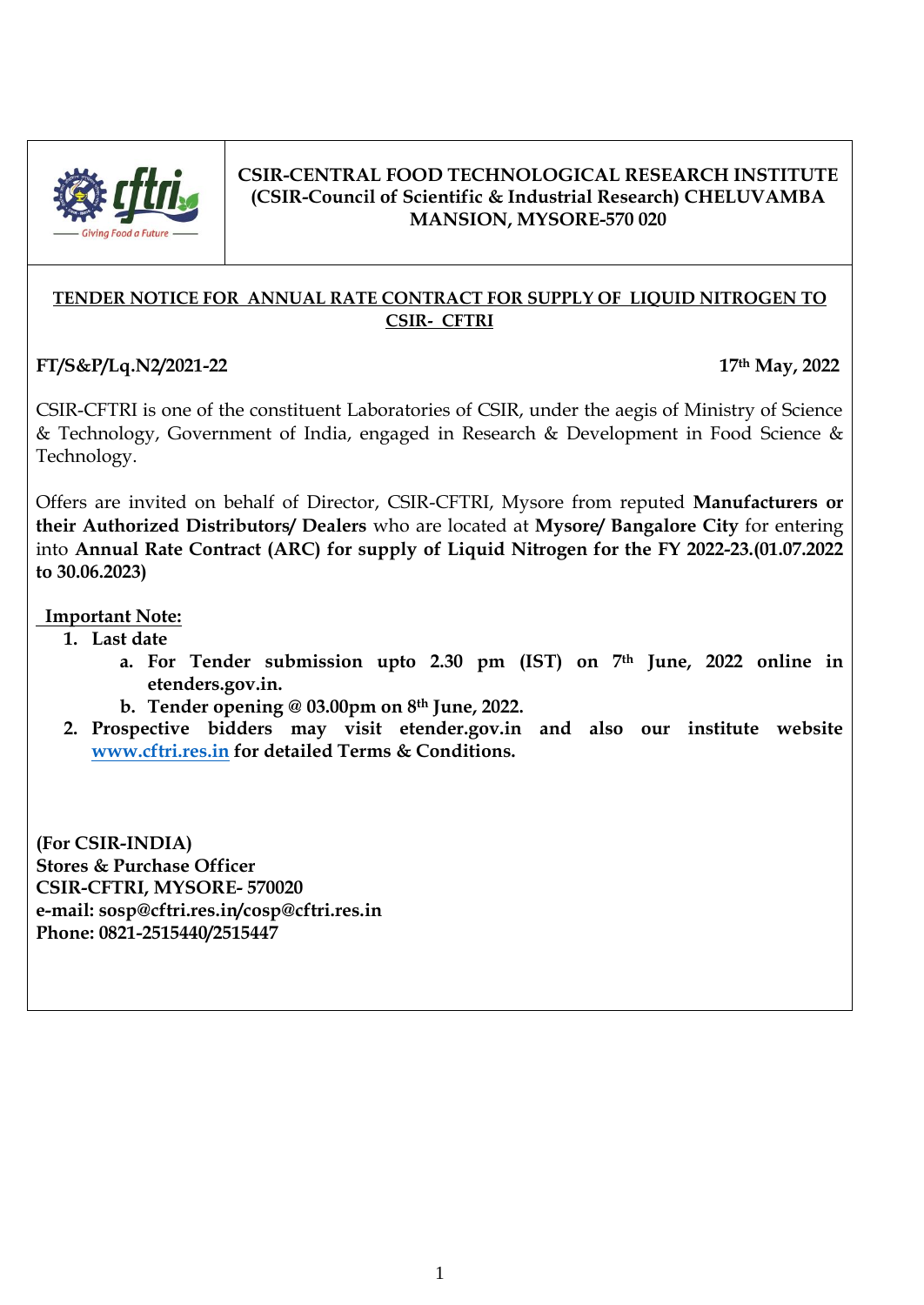## **Notice Inviting e-Tender for Procurement of Liquid Nitrogen on Annual Rate Contract**

- **1.** CSIR-CFTRI intend to enter into an **Annual Rate Contract (ARC) for procurement of Liquid Nitrogen** for the year 2022-23. (**01.07.2022 to 30.06.2023**) The consumption of Liquid Nitrogen is about 500-600 liters per month, approximately 8,000 liters per annum at our Institute. In this regard CSIR-CFTRI intends to enter into ARC with only reputed Manufacturers or with their Authorized Distributors/ Dealers. The Aquantity mentioned is indicative and may vary on requirement basis.
- **2.** In case the bidder is not a Manufacturer, they need to submit the enclosed **Manufacturers Authorization Form (MAF)** duly filled in by the Manufacturer **as per Annexure – A** on the letter head of the Manufacturer (Exclusively addressed to the Director, CSIR-CFTRI). The MAF with validity till **expiry of ARC period as specified,**  must be submitted along with the offer, failing which the offer will be summarily rejected.
- **3. The supply should be in the form of filling Cryocans of fixed capacity available at CSIR-CFTRI & payment will be made for actual quantity of Lq.N2 in litres that are filled in our cryocans. No other mode of measurement will be accepted. If any bidder quotes the terms for measurement other than the above specified, their offer will be rejected**.
- **4.** The bidder should upload valid documentary proof of license issued by the Competent Authority for refilling liquid nitrogen, GST/ Sales Tax Registration Number and the details of Income Tax registration (PAN).
- **5. Please do submit the list of your customers (Government/Private Research Laboratories/Institutes of repute with special reference to CSIR Laboratories/Institutes). In the customers' list the name of contact person, designation, telephone, fax and e-mail numbers must be given. Copies of concluded rate contracts during last 3 years also need to be attached.**
- **6. Price:**

 **Please quote maximum discount on your Price list as applicable to Government Research Institutes. Discount must be indicated in words as well as in figures. Current price must be valid for One year (01.07.2022 to 30.06.2023) from the date of entering into Rate contract. The price and the discount should clearly be mentioned in the Offer letter and uploaded in PDF format along with the other documents.**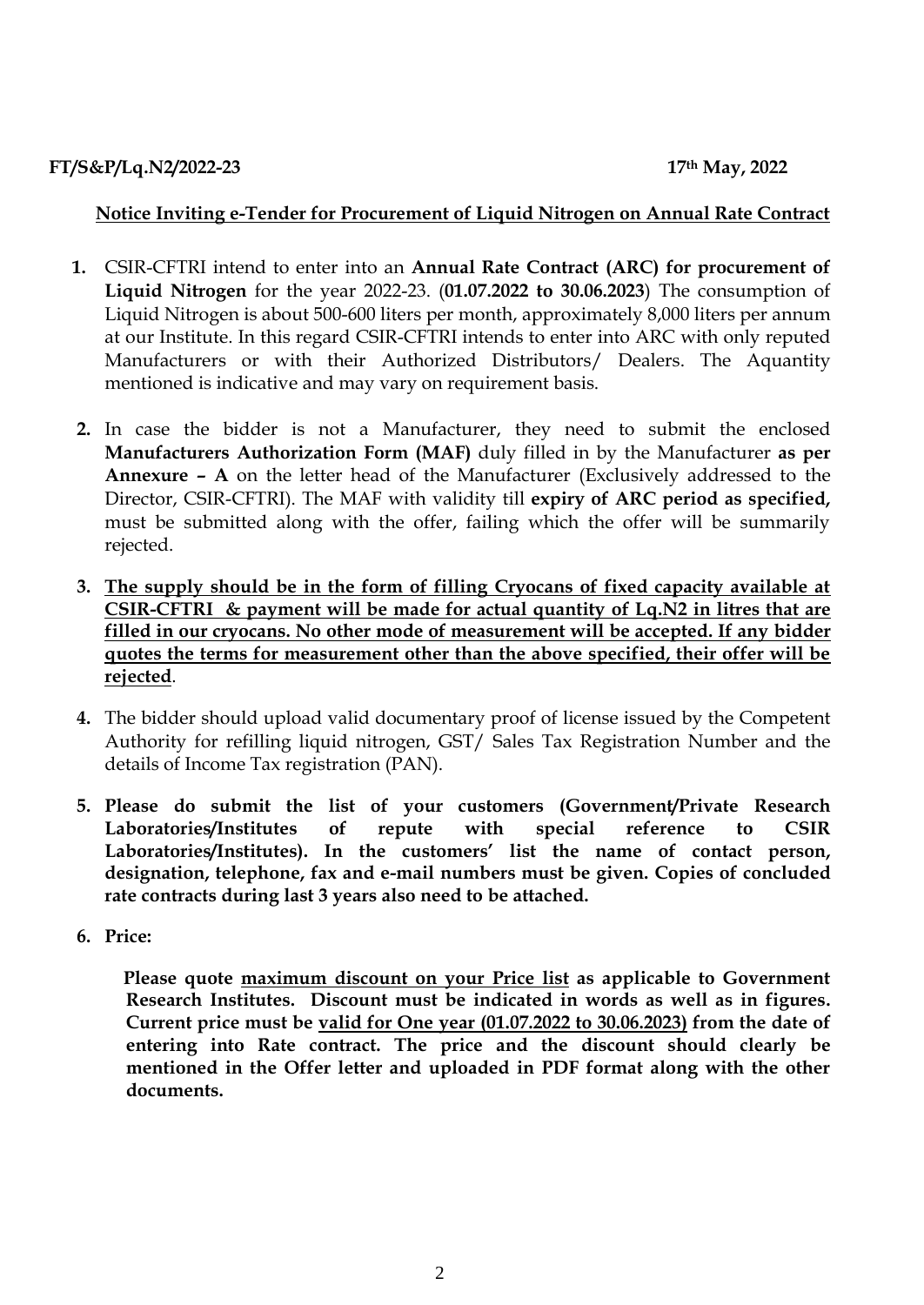**Note: The price & offered discount must also be mentioned in BOQ. The BOQ is required to be uploaded in CPP Portal. However, the Price offer in PDF format of our NIeT terms & Conditions also be uploaded along with the technical bid.**

- **7.** Your offer should be based on free delivery to CFTRI Stores, Mysuru, otherwise your offer will not be considered.
- **8.** The Supplier (who awarded with the Annual Rate contract) must agree for immediate free replacement in case any discrepancy is found with regard to quality/quantity of the material which is to be supplied by them under this Rate contract.
- **9. Payment:** 
	- **9.1 Payment will be made only after filling Cryocans of fixed capacity available at CSIR-CFTRI for actual quantity of Liquid Nitrogen in litres that are filled. No other Payment terms will be acceptable to us and payment will be made directly to the suppliers by Electronic transfer mode payment.**
	- **9.2** All payments shall be made **within 30 days from the date of supply,** subject to inspection and acceptance of items against the submission of pre-receipted bill/ invoice in triplicate copies which should be duly stamped, sealed & signed by the authorised person. **The firm shall furnish the details of their Bank Account, IFSC code GSTIN & PAN Nos., etc printed on their invoice in order to enable CSIR-CFTRI, MYSORE to make payments through NEFT / RTGS.**
	- **9.3** CSIR- CFTRI pays Concessional Customs Duty under Government **Notification No.51/96 Customs dt. 23-07-1996, Notfn. No. 28/2003- Customs dt.01.03.2003, Notfn. No. 43/2017- Customs Dt. 30-06-2017 & Notfn. No. 47/2017-Integrated Tax (Rate) dt.14.11.2017, Notfn. No. 10/2018-Integrated Tax (Rate)dt. 25.01.2018 and Notfn. No. 45/2017- Central Tax (Rate) dt. 14.11.2017, Notfn. No.45/2017-Union Territory Tax (Rate) dt. 14.11.2017 &Notfn. No. 9/2018-Central Tax (Rate) dt. 25.01.2018, Notfn. No. 9/2018-Union Territory Tax (Rate) dt.25.01.2018,** as amended from time to time for research purposes only. Our Institute is registered vide **DSIR Regn.No.TU/V/RG-CDE (50)/2021 Dated 01st Oct 2021 valid up to 31st Aug 2026** and the registration is valid upto 31-08-2021.**GST @ 5% will only be applicable for this Institute. Keep this in mind while submit your offer.**

## **10. Fall Clause:**

**10.1** The price to be quoted by the Bidder under the Annual Rate Contract should in no event exceed the lowest price at which the Bidder sells the item of identical description and Terms and Conditions to any other Organization during the currency of CFTRI's Annual Rate contract. If ARC holder reduces its price or sells or even offers to sell the same item/s during the currency of the Rate Contract, price will be automatically reduced with immediate effect from that date for all the subsequent supplies under the ARC.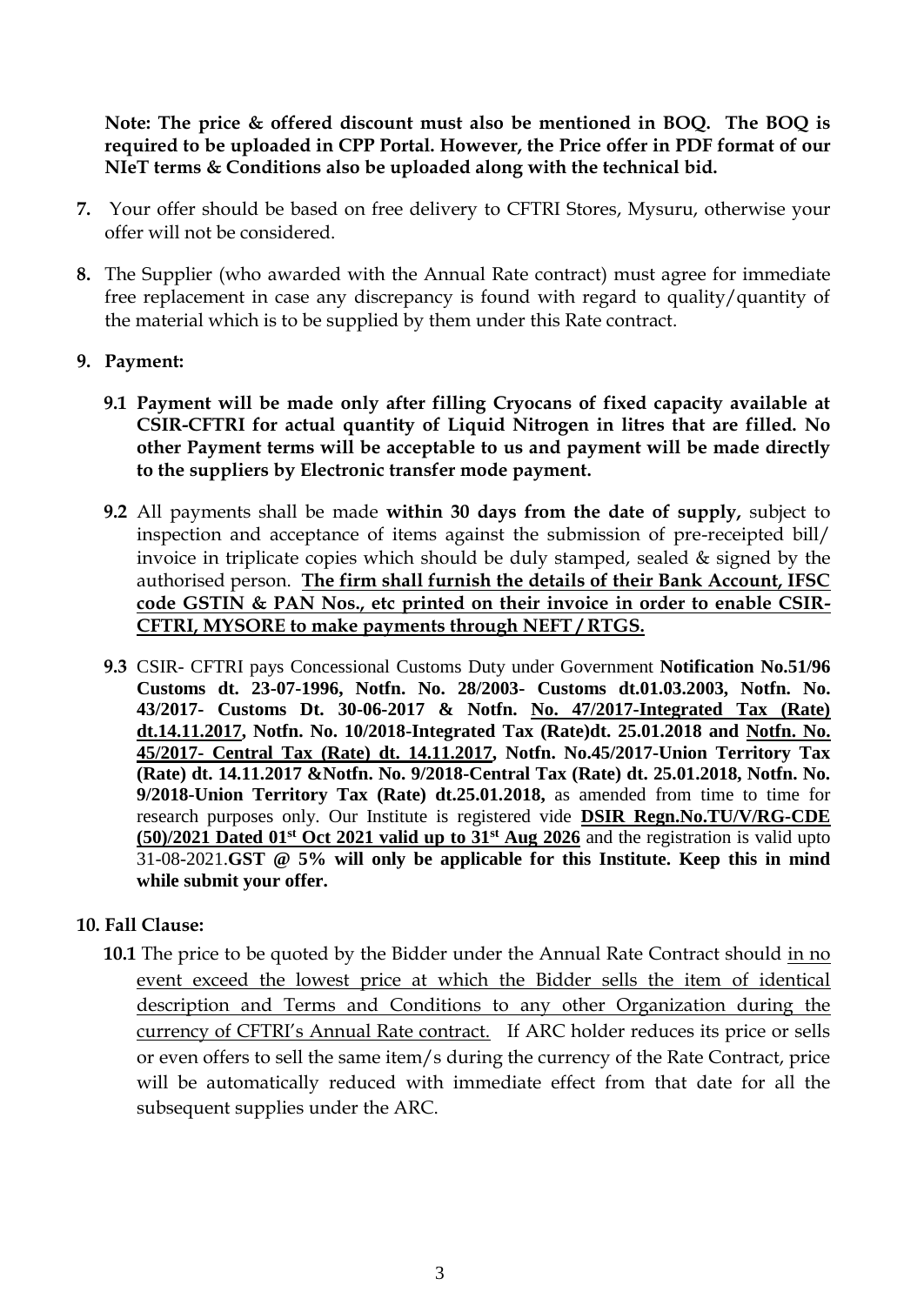- **10.2** An **undertaking** is required to be given, stating that the rates offered is not more than the rates offered to any other Government Institutions and the discount offered is not lesser than discount offered to any other Government Institutions. In case any such discrepancy is noticed, the bidder shall refund the amount to CFTRI and also the Annual Rate Contract is liable to be cancelled.
- **11. Delivery**: The ordered item should be delivered within **7 days** of the placement of the order.
- **12. Arbitration Clause:** The Purchaser (CFTRI) and the supplier shall make every effort to resolve amicably by direct informal negotiation in case any disagreement or dispute arising between them in connection with the Rate Contract.
	- 12.1 If after twenty one (21) days, the parties have failed to resolve their dispute or difference by such mutual consultation, then either the Purchaser or the Supplier may give notice to the other party of its intention to commence arbitration, as hereinafter provided, as to the matter in dispute, and no arbitration in respect of this matter may be commenced unless such notice is given. Any dispute or difference in respect of which a notice of intention to commence arbitration has been given in accordance with this Clause shall be finally settled by arbitration. Arbitration may be commenced prior to or after delivery of the Goods under the Contract.
	- 12.2 In case of dispute or difference arising between the Purchaser and a Supplier relating to any matter arising out of or connected with this agreement, such disputes or difference shall be settled in accordance with the **Arbitration and Conciliation Act, 1996**. The dispute shall be referred to the **Director General, Council of Scientific and Industrial Research** and if he is unable or unwilling to act, some other person will be appointed by him to act as arbitrator to the sole arbitration. The **award of the arbitrator** so appointed shall be final, conclusive and binding on all parties to this contract/ subsequent orders based on contract.
	- **13.** The venue of the arbitration shall be the place from where the Purchase order or contract is issued.
	- **14.** Notwithstanding any reference to arbitration herein,
	- 14.1 The parties shall continue to perform their respective obligations under the Contract unless they otherwise agree; and
	- 14.2 The purchaser shall pay the supplier any monies due for the supplier.
	- **15.** The contract can be terminated by either party by giving one month's notice in advance.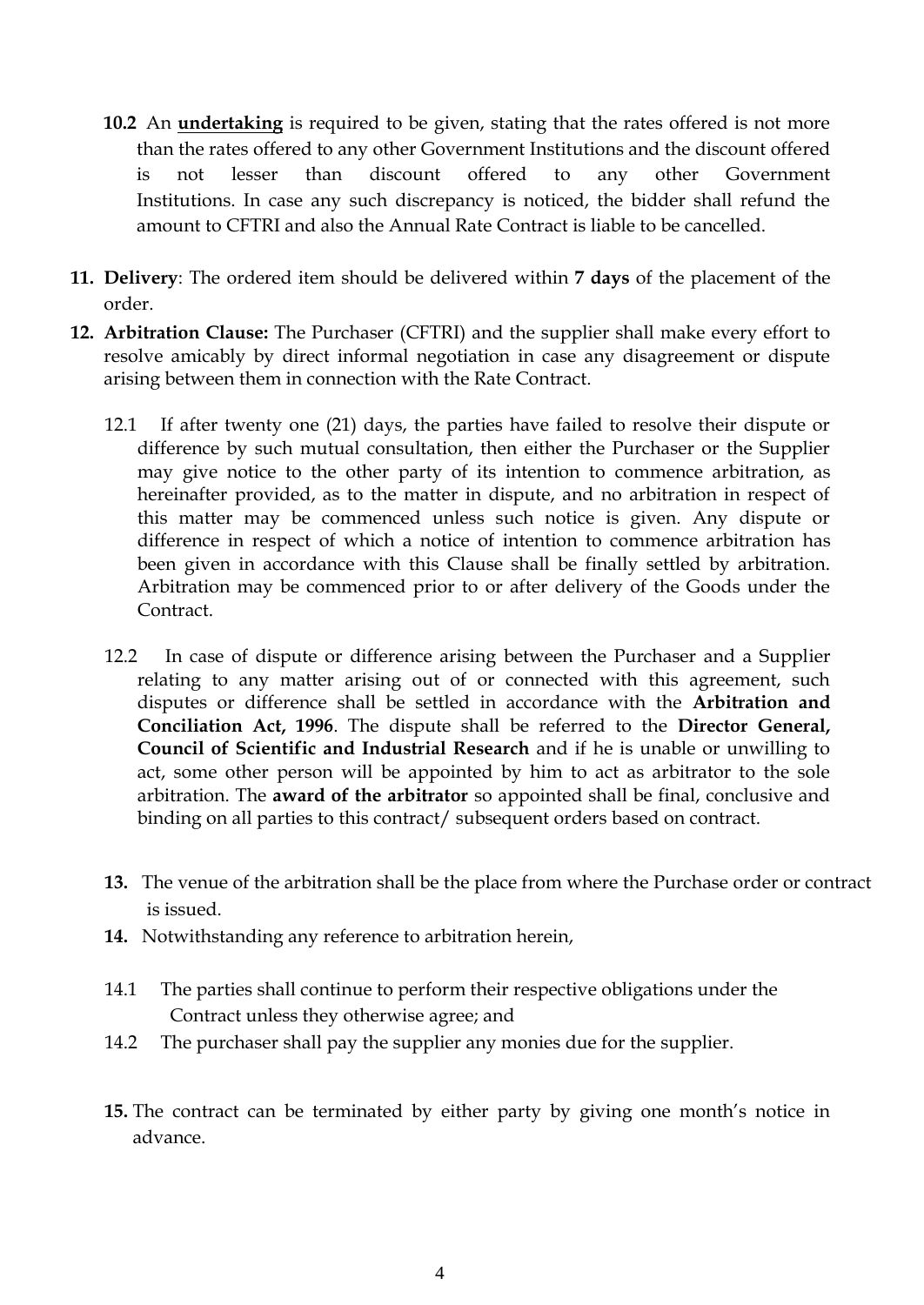- **16.** The contract can be terminated by the Director, CSIR-CFTRI at any time for unsatisfactory service and any loss occurred to the institutes due to non performance of the supplier will be liabled to be recovered.
- **17.** In case of emergency, CSIR-CFTRI may purchase the same item under ARC through **ad-hoc/parallel contract** with new suppliers as per procedure.
- **18.** The Ad-hoc/Parallel Contract also can be considered at the discretion of CSIR-CFTRI.
- **19.** Other General terms & conditions of supply can be seen in CSIR-CFTRI Website **[www.cftri.res](http://www.cftri.res/)** [Path: Home Page  $\implies$  Tenders  $\implies$  Standard Tender Document (Scrolling Text)] that are also an integral part of this tender for ARC for supply of Liquid Nitrogen.
- **20.** The Director, CSIR-CFTRI reserves the right to reject any or all of the offers received without assigning any reason thereof.
- **21.** All disputes subject to Mysore jurisdiction only.

Your offer confirming to the above terms  $\&$  conditions shall be uploaded on [www.etenders.gov.in.](http://www.etenders.gov.in/) 

**(For CSIR-INDIA) Stores & Purchase Officer CSIR-CFTRI, MYSORE- 570020 e-mail: sosp@cftri.res.in/cosp@cftri.res.in Phone: 0821-2515440/2515447**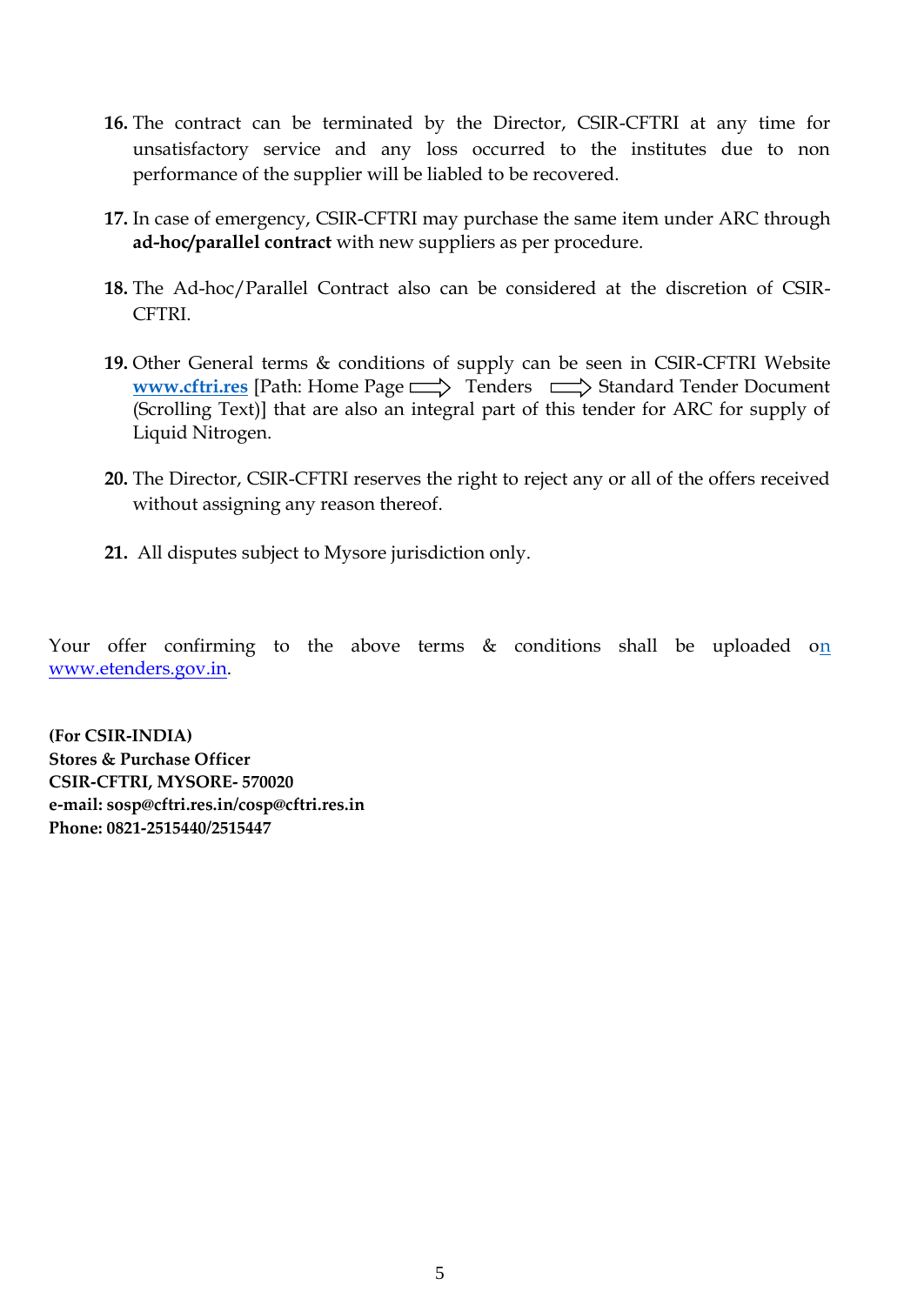# **Kindly find enclosed check list for submission of documents**

## **CHECK LIST FOR SUBMISSSION**

| 1. | Offer letter for entering into Rate contract                            |  |
|----|-------------------------------------------------------------------------|--|
| 2. | Manufacturers Authorization Form (MAF) as per Annexure A                |  |
| 3. | Price list as applicable in PDF Format & BOQ                            |  |
| 4. | Copies of Rate Contract with other institutions, clients list etc.      |  |
| 5. | Copy of license for refilling Liquid Nitrogen issued by Comp. Authority |  |
| 6. | Copy of GST registration certificate and PAN Card                       |  |